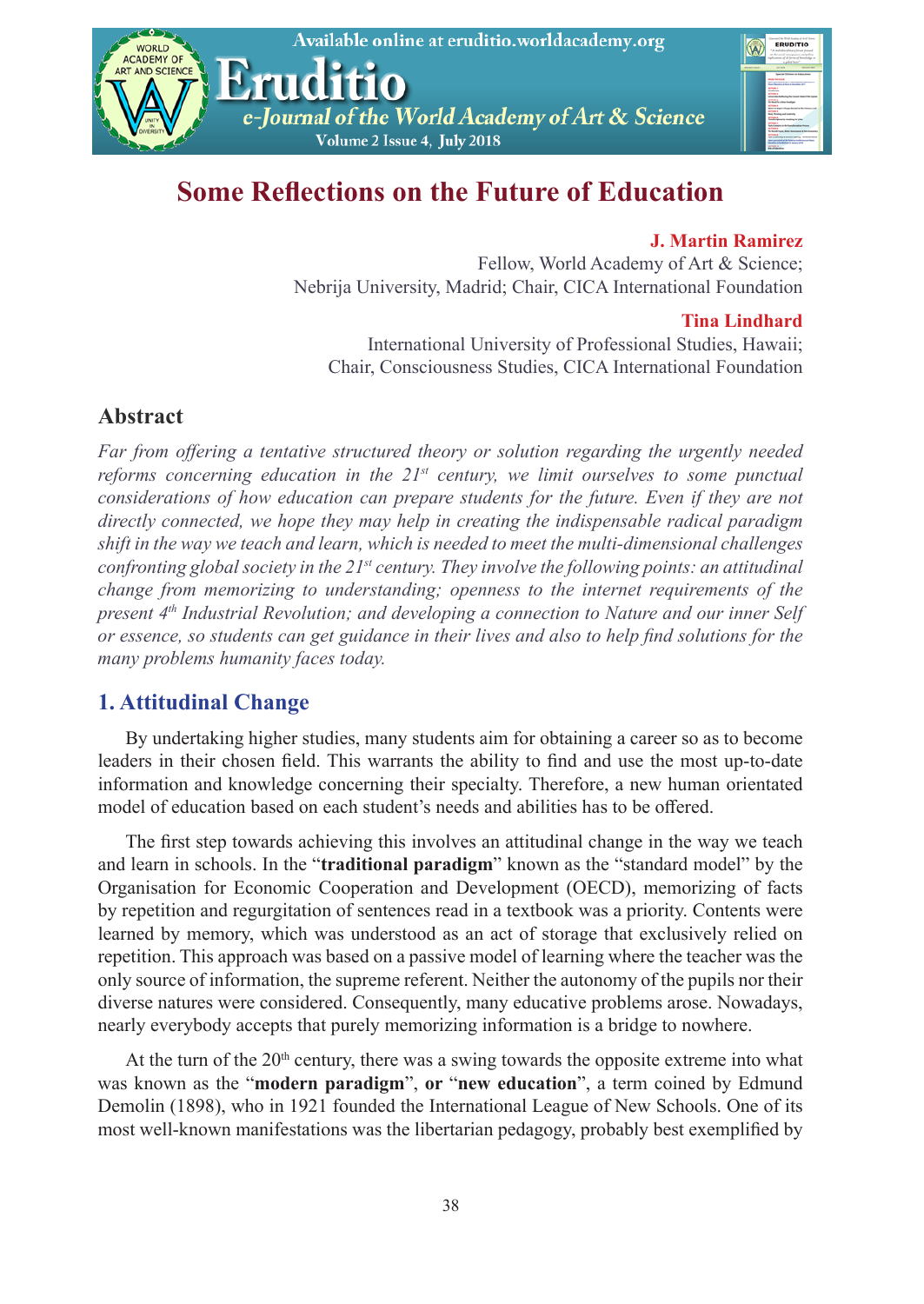the Summerhill School, which was founded by Alexander Neill. In this school, the idea of freedom of the student was carried to an extreme: children should not be obliged to attend school nor to study: they need to be left to go their own way and in this way learn what interests them (Neill, 2010), because any imposed obligation was felt to lead to "castration" (Dolto, 1985). According to this libertarian approach, self-esteem is obtained based on what the child feels, rather than what he or she does. A study of Didier Pleux (2006) shows many weaknesses regarding a model like this, that is based on learning *processes, but not on contents based on memorizing.* This assertion seems to be neurologically disparate, because memory is the main learning tool used by our brains for understanding. No wonder this modern paradigm is now being challenged (Marina, 2017a).

We therefore have to look for a new **shift in paradigm** for the education of the future. But how do we decide what to choose within the avalanche of concepts, theories and educational approaches that José Antonio Marina (2017b) graphically calls *The Pedagogic Forest*? Present pedagogic efforts for solving problems create a certain confusion, because they do not seem able to offer the right solutions, in spite of the proliferation of suggested innovations, which, we have to admit, are not always so well-grounded.

These days we need to gain a more complete understanding of subjects based on fundamental conceptual knowledge, plus new ideas arising from neurosciences, developmental psychology, anthropology... It is important to focus on skills in retrieving information from where it is stored, aptitudes involved in starting a business, leading a team, approaching problems creatively, and thinking strategically. These attributes rely on "elaboration, reasoning, intrinsic motivation, and critical thinking". As these also trump straight knowledge, Andreas Schleicher, Education Director of OECD and creator of the Program for International Assessment (PISA), feels they need to be recognized and acknowledged (Aaronovitch, 2017).

Many years ago, Karl Popper (1934) pointed out that the solution to problems is more essential than just studying topics or disciplines: "we do not study topics, but problems". The main goal therefore should not be to acquire information—especially as knowledge is constantly increasing and being updated—rather the focus should be on understanding. This is not the same thing, as suggested by neuroscience's favorite analogy in comparing the brain to a computer. Like brains, computers process information by shuffling electricity around complicated circuits. However, unlike the workings of brains, the circuits of computers are understood at every level (Pribram and Ramirez, 1980). Analytical approaches in neuroscience, when used naïvely, may fall short of producing a meaningful understanding of neural systems, regardless of the amount of data (Jonas and Kording, 2017).

Consequently, future education has to shift from an educational approach that is based on standardized models to one open to all kinds of intelligence and adapts to the personalized experiences and requirements of each human being. In this way, ALL of his or her personal capabilities can be improved, especially when they are accompanied by a flexibility in attitudes when faced with an ever-changing environment. In a few words, the implication of this in this  $21^{st}$  century human-centered era is that education does not specifically address the quantity **of information but the quality of understanding**. This needs to be adapted to the diverse capabilities of each individual, and should be centered on increasing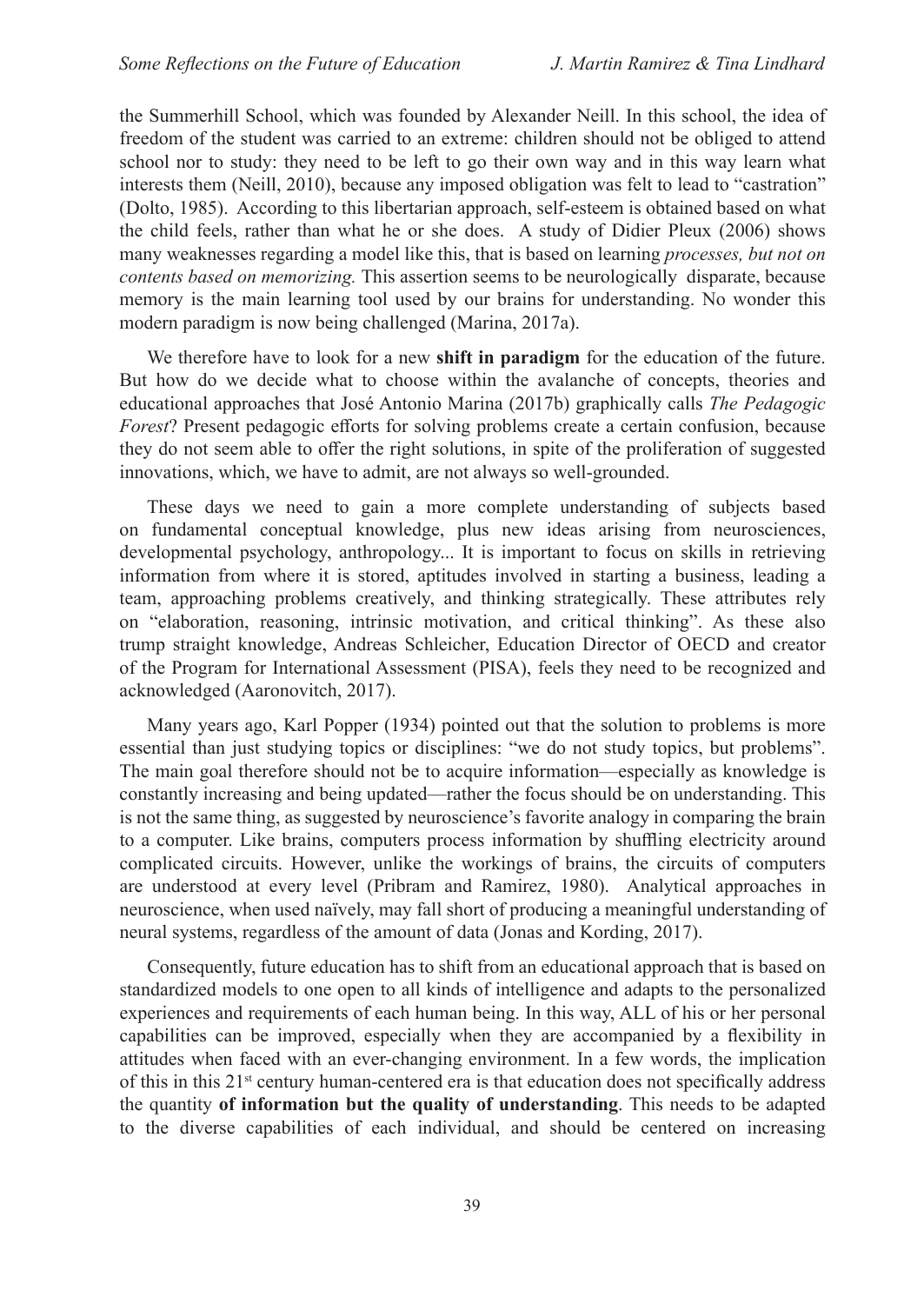creativity, empathy and leadership. The aim of education should be in providing students with a sort of compass, **a GPS, to navigate through the unknown**, as Schleicher expressed so graphically (15.09.2017, cited by Aaronovitch, 2017).

After presenting our report on this topic in the international conference on Future Education in Rome in November 2017, it was rewarding to realize that most of our above mentioned suggestions, were shared by a WAAS-WUC survey of students from diverse parts of the world (South Korea, Europe, Middle East, USA), when it attempted to identify the main topics of exploration and implementation for a future education program. The ideas they proposed at the conference (Isaković, 2017), included: a decrease in memorization, and an increase in understanding and problem solving, creativity or mental skills, such as learning how to think critically (see Table 1).



*Figure 1: WAAS-WUC Survey (2017)*

## **2. Openness to the 4th Industrial Revolution**

Another important point is that we cannot close our eyes to the consequences (Ramirez and Cayón, 2017) of what Klaus Schwab has termed the Fourth Industrial Revolution (2016), which is characterized by a fusion of technologies that is blurring the lines between the physical, digital, and biological spheres: ubiquitous, mobile supercomputing, big data, Artificially Intelligent (AI) robots, self-driving cars, neuro-technological brain enhancements, genetic editing… The evidence of a dramatic change is all around us and it is happening at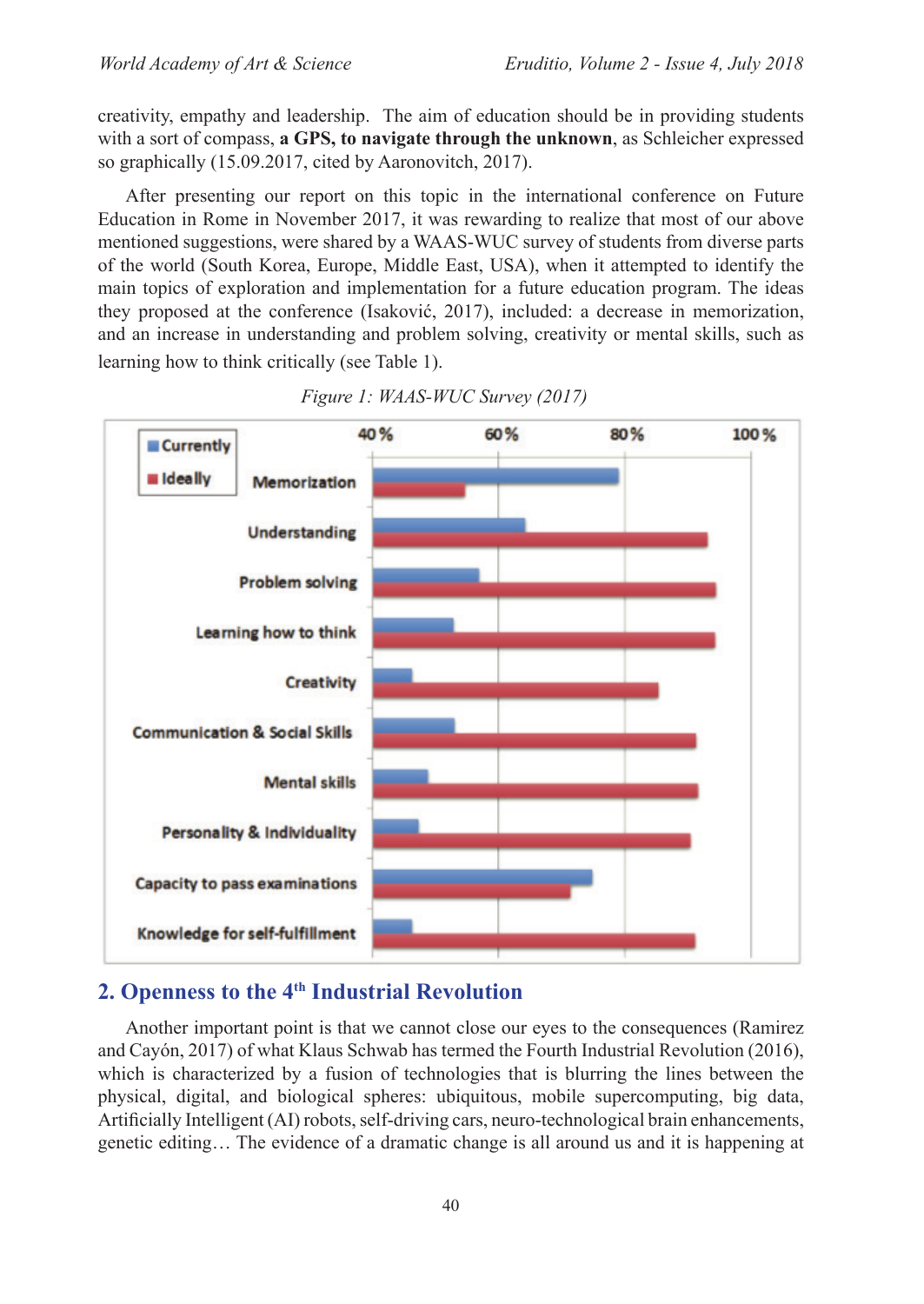exponential speed. The challenge of Information Technology (IT) is continuously rising throughout the scientific world: everybody is investing more in it and in high-tech, and each time more intelligently. This new IT era is an authentic revolution that will transform our future, increasing the quality of life: higher efficiency, more productivity and less transport costs. What is even more important is that this will transform the talent and creative capacity of human beings.

Some examples of the more conspicuous advances of the present day IT era are mentioned below:

- **1. Internet:** we are witnesses of a ubiquitous and an exponential growing web. The internet has become the first global social organization, linking and bringing together different people into a single global cultural community affecting international relations (Choucri, 2013), and forging a common sense of humanity.
- **2. Mobile phone** usage and Internet access have exploded. They are important for: social media; fundamental in connecting families across vast distances; needed for Internet banking, education or medical reasons; and for market trading (80% smart phones; smart cities...). In the case of migrants and refugees, their importance goes well beyond staying in touch with people back home: phones become a lifeline, and act as a GPS, which suggests where they should go and whom to trust when they arrive at a certain destination. Of course we also have to be aware that there are also important risks based on rumors leading to misinformation, or sensitive data falling into the wrong hands.
- **3. Artificial Intelligence** (AI) may help improve our decision capacity, and unpick the complexity of biology (producing drugs) and advancing human health (prevention, diagnose, and therapy), given that living organisms are complex systems which process information using a combination of hardware and software. In this way, AI will make us more human.
- **4. Internet of Things** (IoT) is going to change business more than the industrial revolution did one century ago, encouraging innovation and offering prediction and prevention as one of its most valuable assets; it requires inter-operability among all the different systems and kinds of applications; for instance, a smart city with a digital system enabled an ecosystem which includes citizens, universities, hospitals, companies, governments…

\*\*\*\*\*

**IT is not free of risks**: even if we cannot live without IT, we should also not forget that its use is not free of risks. For instance, social media webs, so efficient for agglutination of attention, are not appropriate for public discourse, given their volatility. They are uncontrollable, unstable, short-lived and amorphous; they appear suddenly and disperse with the same speed, showing a lack of stability, consistency and credibility, as the Korean philosopher Byung-Chul Han (2017) argues: digital communication enables instantaneous, impulsive reaction, and, in fact, it is responsible for the disintegration of communities and public spaces. Suspicions about security have also risen, given the vulnerability of the present digitally connected cyber world (Ramirez and Garcia-Segura, 2017a).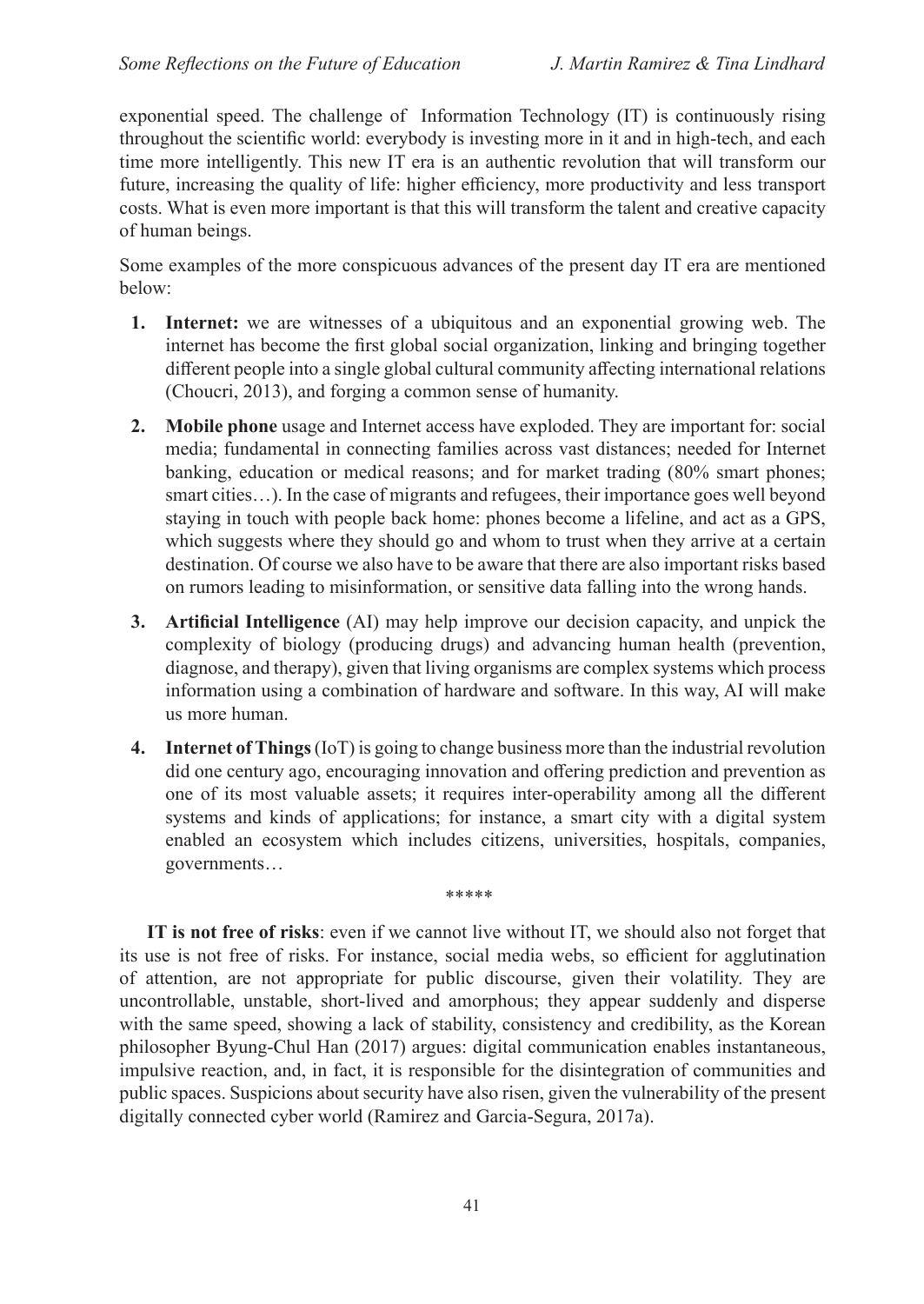Even more so, our society is moving from alcohol and drug addiction to an **addiction to the virtual reality**. Abusive use of IT creates a dependence on virtual reality**,** in a similar way an addictive drug does: "the same behavior, the same damage: people can become disconnected from society and families and where to maintain a social relationship, a device is needed", as Sean Parke, the founding President of Facebook, asserted at a recent medical event in Axios (Philadelphia). The addiction to new technologies has increased from 0.42% in 2013 to 2.6% in 2016 (Tsitsika et al, 2016).

Parke said he has become a "conscientious objector" to social media because of the harm the social media—not only Facebook, but the wider online ecosystem—is doing to civil society around the world. He even candidly confessed that this social net, created in 2004 by Mark Zuckerberg for Harvard students, purposely hooks and potentially hurts our brains, being conceived from its outset as "addictive", with the purpose of "exploring a vulnerability of human psychology based on the feedback of social validation". He textually said:

- "When Facebook was getting going, I had these people who would come up to me and they would say, 'I'm not on social media.' And I would say, 'OK. You know, you will be.' And then they would say, 'No, no, no. I value my real-life interactions. I value the moment. I value presence. I value intimacy.' And I would say...'We'll get you eventually."
- "I don't know if I really understood the consequences of what I was saying, because [of] the unintended consequences of a network when it grows to a billion or 2 billion people and ... it literally changes your relationship with society, with each other ... It probably interferes with productivity in weird ways. God only knows what it's doing to our children's brains."
- "The thought process that went into building these applications, Facebook being the first of them, ... was all about: 'How do we consume as much of your time and conscious attention as possible?'"
- "And that means that we need to sort of give you a little dopamine hit every once in a while, because someone liked or commented on a photo or a post or whatever. And that's going to get you to contribute more content, and that's going to get you ... more likes and comments."
- "It's a social-validation feedback loop... exactly the kind of thing that a hacker like myself would come up with, because you're exploiting a vulnerability in human psychology."
- "The inventors, creators—it's me, it's Mark [Zuckerberg], it's Kevin Systrom on Instagram, it's all of these people—understood this consciously. And we did it anyway." (Parke, 9 Nov 2017).
- Parke's remarks were followed by similar statements of contrition from others who helped build Facebook into a powerful corporation that it is today. For instance, Chamath Palihapitiya, who joined Facebook in 2007 and became its vice president for user growth, told an audience at Stanford Graduate School of Business that he felt "tremendous guilt" about the company he helped make: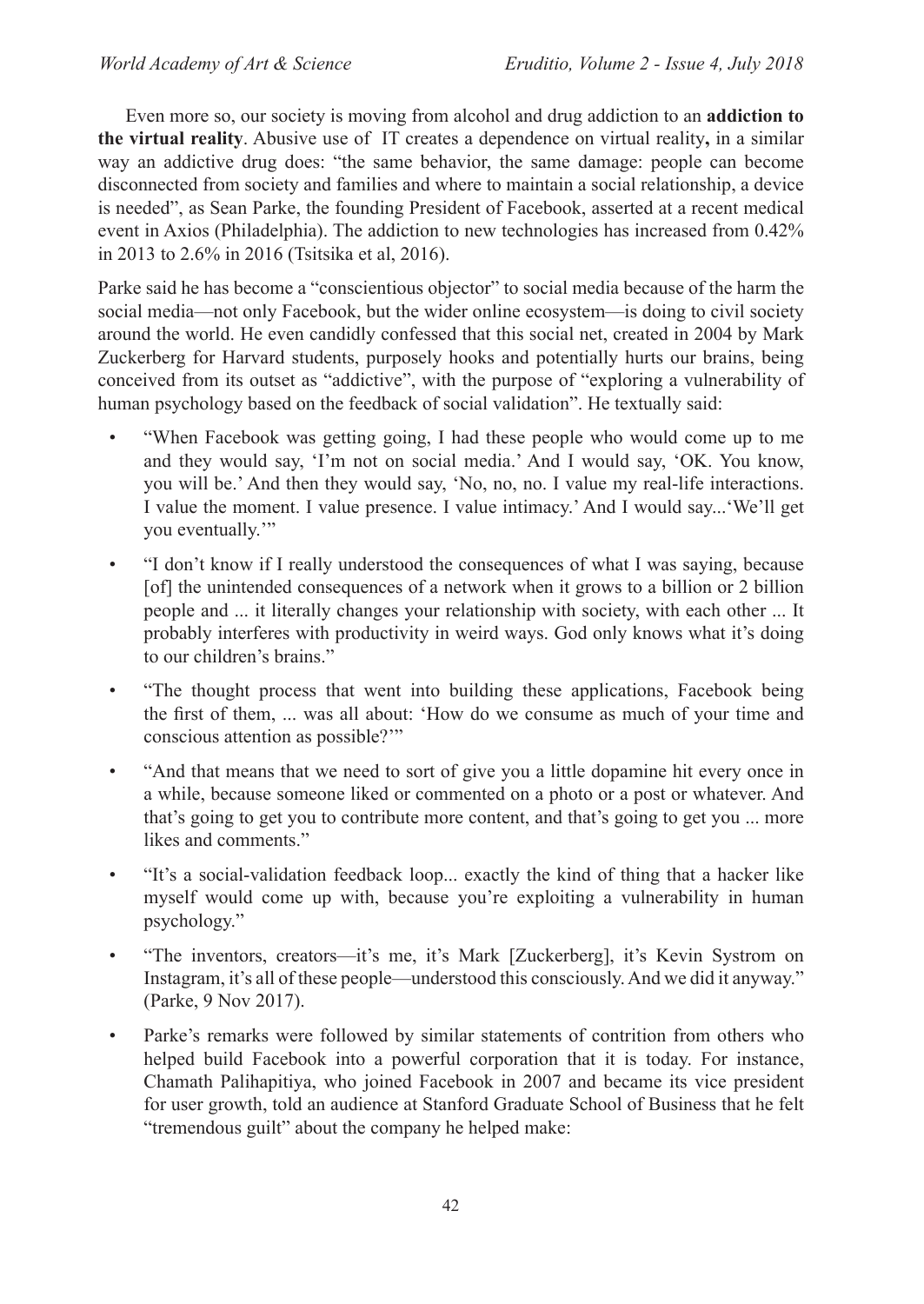- "I think we have created tools that are ripping apart the social fabric of how society works," before recommending that people take a "hard break" from social media.
- "The short-term, dopamine-driven feedback loops we've created are destroying how society works," he said, referring to online interactions driven by "hearts, likes, thumbs-up."
- "No civil discourse, no cooperation; misinformation, mistruth."
- The entire system of venture capital funding pump money into "shitty, useless, idiotic companies, rather than addressing real problems like climate change and disease. And it's not an American problem - this is not about Russians ads. This is a global problem." (Palihapitiya, 2017).

Palihapitiya went on to describe an incident in India where hoax messages about kidnappings shared on WhatsApp led to the lynching of seven innocent people. "That's what we're dealing with," he said. "And imagine taking that to the extreme, where bad actors can now manipulate large swathes of people to do anything you want. It's just a really, really bad state of affairs." He concluded saying he tries to use Facebook as little as possible, and that his children "aren't allowed to use that shit." He later added, though, that he believes the company "overwhelmingly does good in the world."

*"Research means "going into the unknown. If you know what you are going to do in science, then you are stupid! This is like telling Michelangelo or Renoir that he must tell you in advance how many*  reds and how many blues he will buy, and exactly how he will put *those colors together."" – Albert Szent-Gyorgyi*

Antonio Garcia-Martinez, a former product manager at the company, has also said Facebook lies about its ability to influence individuals based on the data it collects on them, and wrote a book, *Chaos Monkeys*, about his work at the firm.

These former employees have all spoken out at a time when worry about Facebook's power is reaching fever pitch. In the past year, concerns about the company's role in the last US election and its capacity to amplify fake news have grown, while other reports have focused on how the social media site has been implicated in atrocities like the "ethnic cleansing" of Myanmar's Rohingya ethnic group*.*

*\*\*\*\*\**

This new era of cognitive computing, with an explosive growth of online communication, will transform our future, placing an enormous educational pressure. It will lead to a shift towards a new model of education, with globalized, multi- and transdisciplinary approaches, increasing intercultural contacts and migration (Ramirez and Garcia-Segura, 2017b). And contrary to the classical research based on results arising out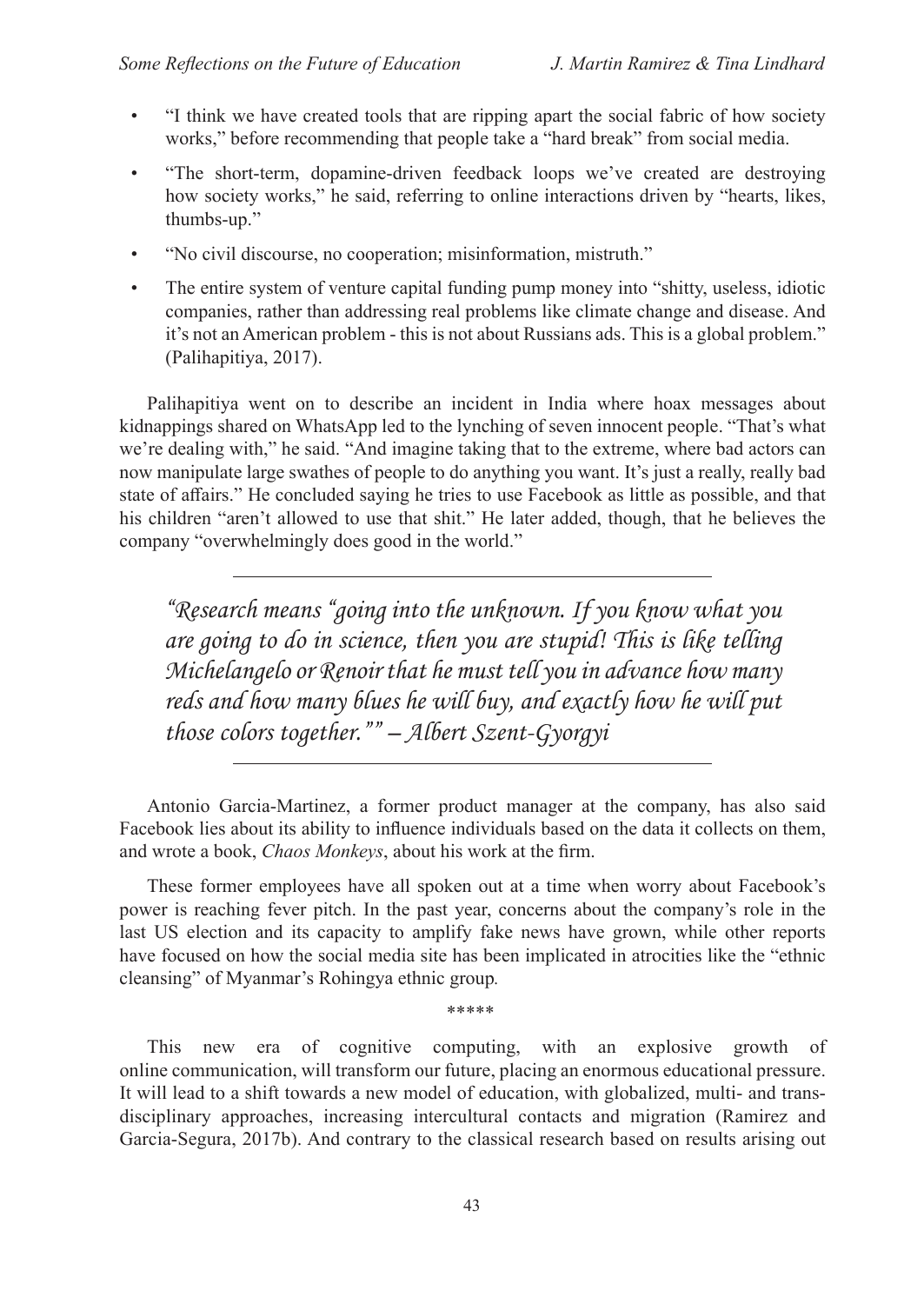of hypotheses, a big challenge for future education will be its inability to anticipate outcomes. It is subject to unexpected results, given that it is based on less than the 2% of the huge amount of exponentially expanding amount of unstructured data we receive. The supercomputer IBM Watson has calculated that processing such an enormous amount of information would be like analyzing 340 newspapers daily. Consequently, the level of uncertainty in diagnosing our future is becoming higher and higher: we do not know where we are going, but only where we cannot remain. This is what **the education of the future has to resolve: a higher** 

*""Problems are not solved by apparatus, but in a man's head"." – Charles F. Kettering*

**learning capacity and adaptation to the unknown**. According to the 1937 Nobel Prize recipient in Medicine Albert Szent-Gyorgyi, research means "going into the unknown. If you know what you are going to do in science, then you are stupid! This is like telling Michelangelo or Renoir that he must tell you in advance how many reds and how many blues he will buy, and exactly how he will put those colors together" (Szent-Gyorgyi, 1981).

The last important message in this context, concerning machines and robots, is that, far from a false dichotomy where robots will substitute human beings, we have to combine both, with the last decision belonging to humans, because we are the ones who have to know how to use these new inventions adequately. In order to discriminate between the benefits and the eventual risks inherent in the above described world, the famous American inventor and head of research for General Motors, Charles F. Kettering, claims that "**problems are** not solved by apparatus, but **in a man's head**" (Kettering, cited by Boyd, 1957). Our challenge, therefore, is not to use the IT as a substitute for human intelligence, but to "humanize the technology, putting it in the center of all human activities, helping us to potentiate our capabilities. A consequence of these considerations is that our future schools have to include this new knowledge in its curricula, with a special focus on critical thinking, because it will probably be the most demanded and necessary aptitude."

### **3. Connection with our Inner Self and Nature**

*The world we have made, as a result of the level of thinking we have done thus far, creates problems we cannot solve at the same level of thinking at which we created them* 

Einstein (as cited in ICARUS FALLING; 2009)

In general, humans appear to have become disconnected from nature outside and their own inner nature or Self. Furthermore, these two aspects seem to be interconnected. Modern day research shows how environments can increase or reduce our stress, which in turn impacts our bodies. Whatever we see, hear or experience affects us, which not only is related to our mood, but also the workings of our nervous, endocrine and immune system. Our inner thoughts have a certain quantum of energy, and, especially when they are of an emotional nature, also affect our bodies (Lindhard, 2015). Unpleasant environments can cause stress and make one feel anxious, or sad, or helpless which elevates blood pressure, heart rate, and muscle tension and suppresses the immune system. A pleasing environment reverses that. Being in nature, or even viewing scenes of nature, reduces anger, fear, and stress and increases pleasant feelings.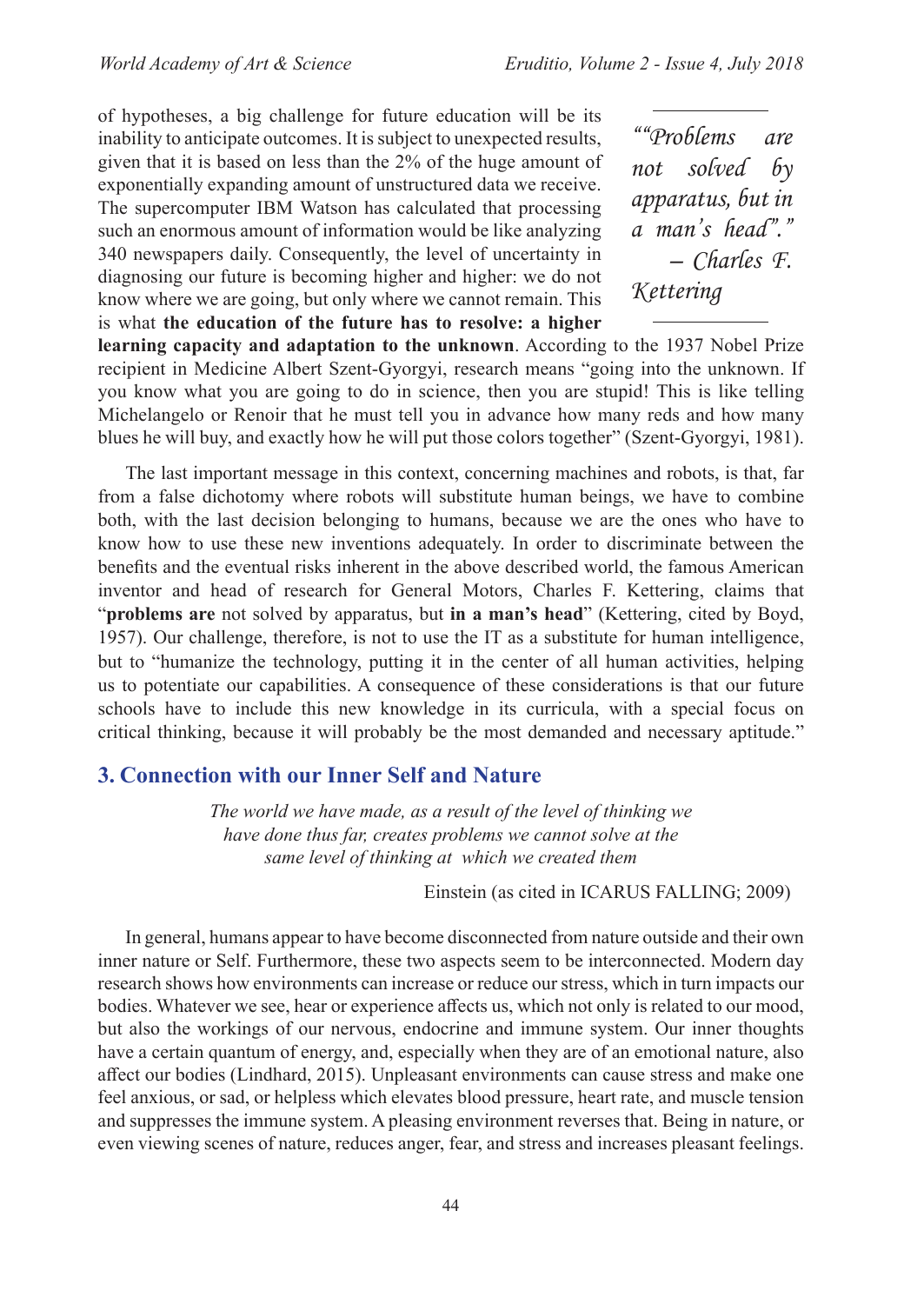Exposure to nature not only makes one feel better emotionally, it contributes to their physical well-being, reducing blood pressure, heart rate, muscle tension, and the production of stress hormones, it soothes, restores and connects (University of Minnesota 1a, n.d.) Nature based therapeutic and recreational services are now also being offered as part of educational programs in universities and research indicates the importance of nature to our health (University of Minnesota 1b, n.d.). This indicates that school buildings and the environment also have to be considered as part of the education system of the future.

*"The problems we face today stem from an over reliance on our thinking minds."* 

Already schools designed by architects who built from eco-friendly recycled materials can now be found in developing countries like Uruguay (UNESCO Green Citizens, n.d.) and South Africa (Sustainability Institute, at Stellenbosch n.a.). In these schools the tendency is to encourage students to become involved in growing fruits and vegetables. This connects the students with the earth and they can also learn about biology first hand. This trend towards eco-friendly schools is also helping to create sustainable communities, where the inhabitants are more connected with each other and with nature. In these communities, modern technology is used to enhance living conditions, which reduce our carbon imprint, like solar or wind based electricity and cleaning of grey waters. Modern IT is also used to keep people and communities connected without imposing on them the need to live in huge impersonal urban areas.

To help mitigate the problems of today, scientists are now talking of a post-carbon era. This alternative vision "requires overcoming the deep-rooted structural failures of our current business-as-usual model" (Ahmed, 2010, para. 16) which also includes "re-defining the meaning of economic growth to focus less on materially-focused GDP, and more on the capacity to deliver values such as health, education, well-being, longevity, political and cultural freedom" (step 3). Obviously the education system will also need to adapt to these changes at all levels and support this new vision.

The problems we face today seems to stem from an over reliance on our thinking minds which has led to a lack of connection with the soul or inner Self. Education is partially to blame for this as the focus has been only on cultivating our intellectual capacity. A modern day theory of consciousness suggests that Mind-Consciousness is only one of the levels humans can access and that beyond this, there are other levels, some of which are related to the heart and our feeling capacity (Arka, 2013). This theory, known as the Six Main Levels of Consciousness, is based on phenomenological inner experiences, and not on theoretical conjecture. The third level is termed Feeling Mind-Consciousness and it generally "prevails in the heart area and can thus be called the Heart of Heart-Consciousness. It includes an emotional faculty called intuition" (p.37). In general, present day educational systems ignore that there are other levels of consciousness and that children and even the different genders might traditionally have an experiencing consciousness of a different order or level. Recent research involving training in the heart-based Intuitive Meditation method supports the third level of this theory and suggests that we have a level of consciousness associated with the feeling heart which is characterized by certain traits such as intuition, unity, peace, positivity, awareness of emotions, and connection with one's inner Self, called soul, inner being, or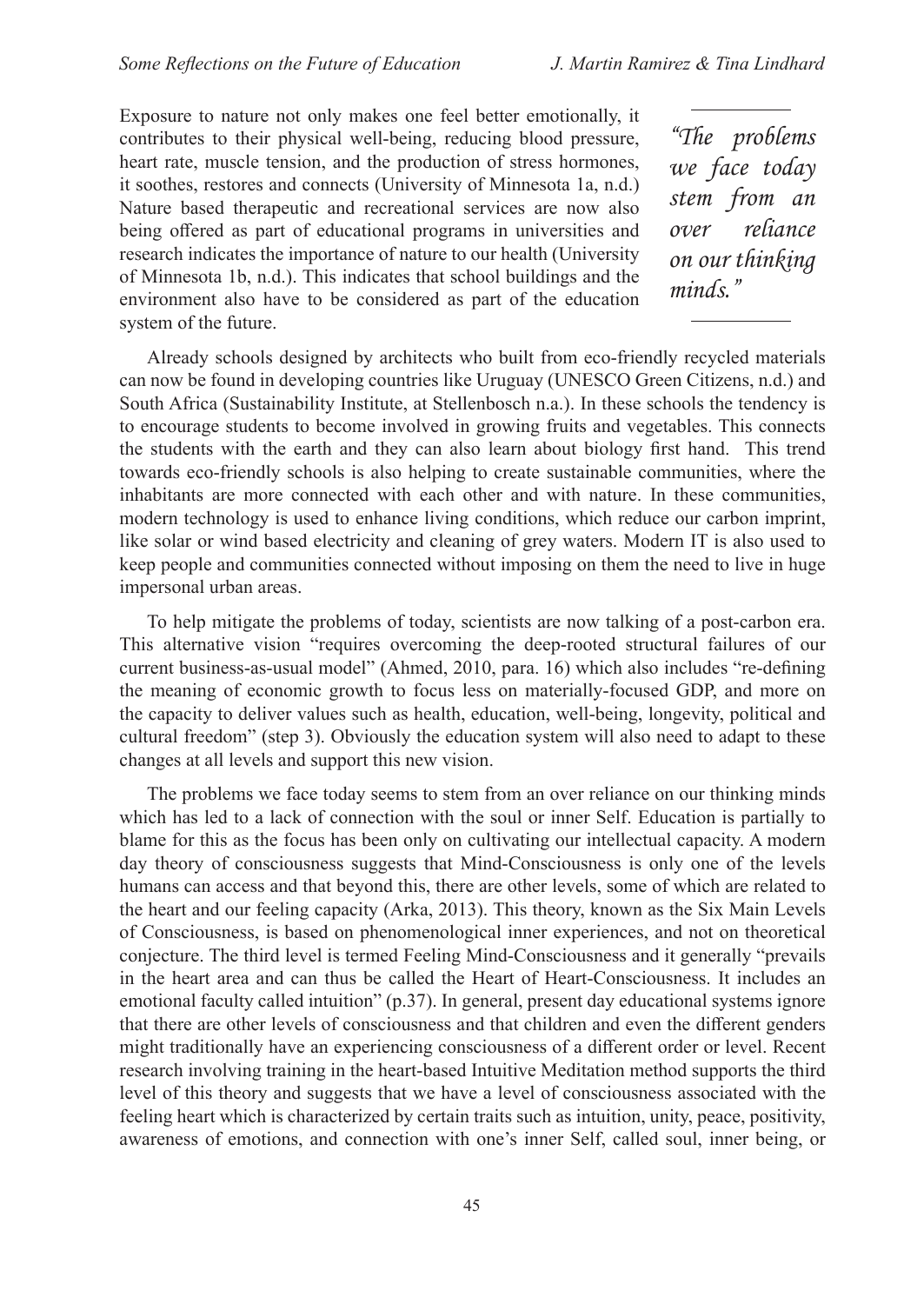atman (Lindhard, 2016; 2017). This is probably related to a level of consciousness, which is linked to the quality of consciousness that is experienced by young children prior to their learning to develop their thinking minds. Research into the heart shows that it has a brain of its own (Armour, 1991; 2007; 2008) and more information is sent from heart to the brain than vice versa (McCraty, 2009).

*"Education is not about training people for the job market, but developing human beings who are more sensitive, intuitive, creative and connected with their deeper Self and to Nature."*

If the aim of education is to support individuals in the development of their intuitive and creative abilities where they feel connected to their essence or soul, then future educational systems will also need to take these deeper levels of heart-based consciousness into account. They will need to learn how to help students keep the Feeling-Mind consciousness and the developing thinking Mind-Consciousness and their intellectual abilities open. Although the theory of the Six Main Levels mentions deeper levels of consciousness, it seems important that at least the heart-based feeling level is recognized and supported by educational systems. As mentioned, this does not mean that the thinking mind should not be cultivated, but that children should not lose their inner connection to their heart and to their soul. As intuition seems to arise from this level, it also seems vital that people explore this level of consciousness especially if we are to find solutions to the many problems the world is facing today, as suggested by Einstein.

Arka (2003) identifies three planes, living in the mind, living in the heart, and living in the core being. Living in the mind is living a life of sheer materialism where the rules of logic apply and nothing exists except the physical. Living in the heart is "living with depth, with feelings, with emotions, and with creativity. (Here) the heart is using the mind as an instrument to express its guidance—in emotional form, like poetry. The mind is used automatically but consciousness manifests itself mainly at the level of the heart" (p. 60). Living in the core being is "living where consciousness has manifested itself predominately in the deeper self, where your perceptions are beyond ordinary thinking" (p.61). Here the person connects with others easily as their empathy is high and the self uses the heart first and then the mind to express itself.

Although living in the core being is difficult to maintain, it seems that at least we can all reconnect with our hearts again and learn to live from this plane. Not only is it vital so we can begin to access information of a cosmic nature to find solutions for problems, we also all need guidance in our everyday lives in everything we say, think or do. As our inside and outside world appear to be interconnected, learning to live in our hearts again seems to provide a new creative way forward which not only connects us to our deeper Self, but also to nature and the greater whole.

A modern human-orientated educational system therefore needs to take these considerations into account. Education is not about training people for the job market, but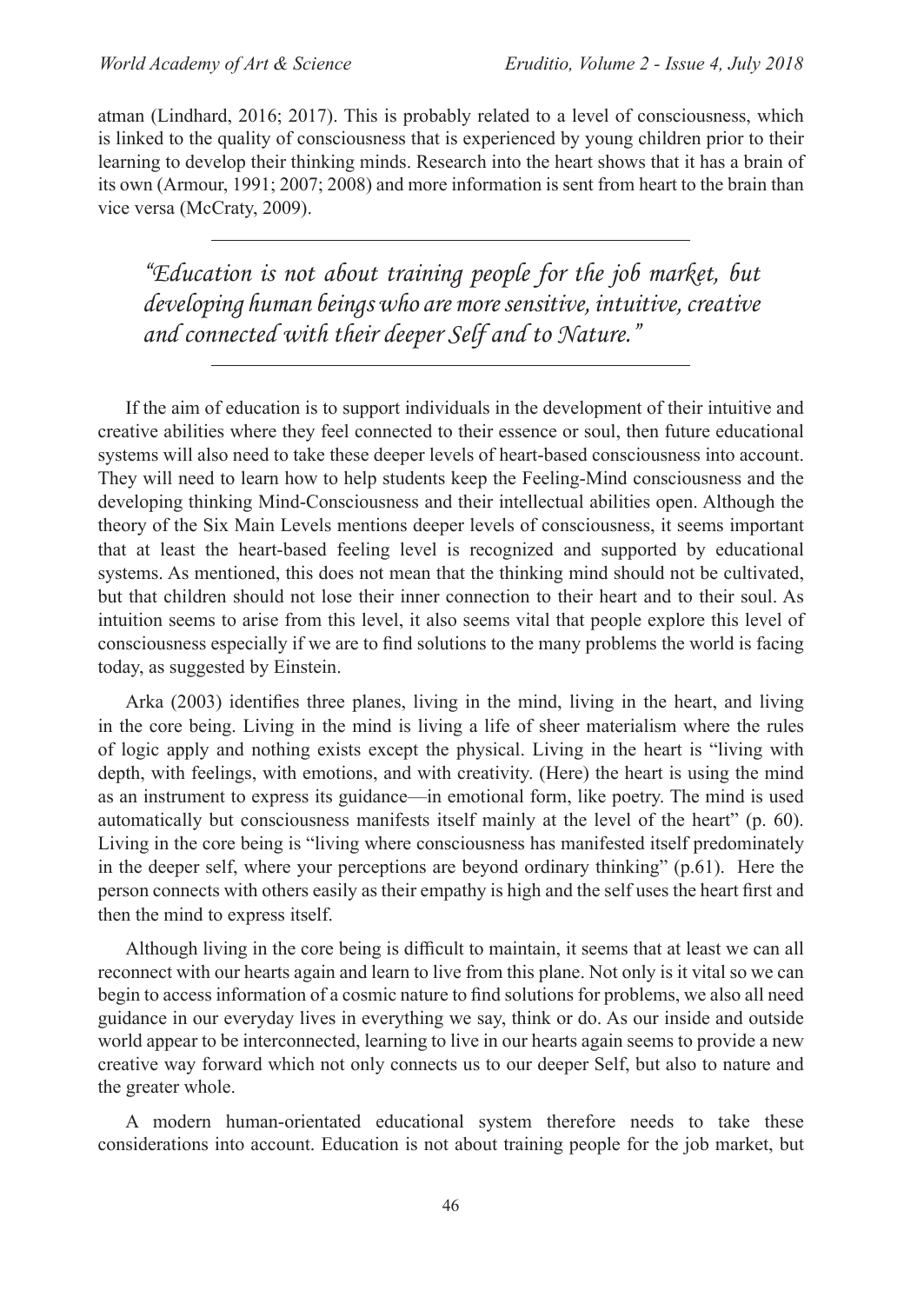developing human beings who are more sensitive, intuitive, creative and connected with their deeper Self and to Nature.

### **4. Concluding Remarks**

We would like to conclude with the words of the eminent WAAS Fellow, Linus Pauling, twice Nobel laureate, in Chemistry and in Peace, whom the senior author of this paper was fortunate to meet with during his post-doctoral stay at Stanford University, in the seventies of the last century:

"How can a system of law be developed to take the place of war in the settling of disputes between nations and to permit (in the words of Jan Tinbergen) a true global economy to be organized to maximize world welfare, undisturbed by national frontiers or national policies detrimental to the rest of the world? **We must provide every person** not only with adequate food and shelter, but also **with education** to the extent that he can benefit by it, **with the opportunity to develop himself to the fullest extent, to exercise his creativity, to express his personality**." (Pauling, 1970)

In this post-industrial and post-carbon era, the educational system also has to be qualified so that it helps produce more human-centered students and communities that are sensitive to helping preserve nature and the environment and where people are connected with their deeper Self.

*Authors Contact Information* **J. Martin Ramirez** *– Email: [mramirez@ucm.es](mailto:mramirez%40ucm.es?subject=)* **Tina Lindhard** *– Email: consol.tina@gmail.com*

#### **References**

- 1. Aaronovitch, David Morris. 2017. Teachers must get out of their ideological rut. *The Times*, January 26, 2017.
- 2. Ahmed, Nafeez Mosaddeq. 2010. The End of the World As We Know It? The rise of the post-carbon era. In *Ceasefire*. https:// ceasefiremagazine.co.uk/the-end-of-the-world-as-we-know-it-the-rise-of-the-post-carbon-era/
- 3. Arka, Srinivas. 2003. *Becoming inspired.* London: Coppersun Books.
- 4. Arka. Srinivas. 2013. *Arka Dhyana Intuitive Meditation. An enlightening journey into your inner realms initiated by your breath, sound and touch.* Middlesex, UK: Coppersun Books.
- 5. Armour, J. Andrew. 1991. Anatomy and function of the intrathoracic neurons regulating the mammalian heart. In: I. H. Zucker & J. P.Gilmore (Eds.), *Reflex control of the circulation*. Boca Raton: CRC Press. p. 1–37.
- 6. Armour, J. Andrew. 2007. The little brain on the heart. *Cleveland Clinic Journal of Medicine*, *74*, 48–51.
- 7. Armour, J. Andrew. 2008. Potential clinical relevance of the 'little brain' on the mammalian heart. *Experimental Physiology, 93*(2), 165–176.
- 8. Boyd, Thomas Alvin. 1957. *Professional Amateur: the Biography of Charles Franklin Kettering.* New York, NY, USA: E. P. Dutton & Co.
- 9. Choucri, Nazli. 2013. *Cyberpolitics in International Relations*. Boston*:* MIT Press
- 10. Demolin, Edmund. 1898. *L'Éducation nouvelle: L'École des Roches*, (available at *Gallica*)
- 11. Dolto, Françoise 1985. *La Cause des Enfants.* Paris: Robert Laffont.
- 12. Garcia-Martinez, Antonio*.* 2016. *Chaos Monkeys: Obscene Fortune and Random Failure in Silicon Valley.* Instaread
- 13. Gould, Skye and Friedman, Lauren F. 2016. Something startling is going on with antidepressant use around the world. In *Tech news.* http://www.businessinsider.com/countries-largest-antidepressant-drug-users-2016-2
- 14. [Han](http://elpais.com/tag), Byung-Chul. 2017. *In the Swarm: Digital Prospects (Untimely Meditations).* Stanford University Press.
- 15. ICARUSFALLING*.* 2009. "Einstein enigmatic quotes." Retrieved from [http://icarus-falling.blogspot.ca/2009/06/ein](http://icarus-falling.blogspot.ca/2009/06/einstein-enigma.html%22%20%5Ct%20%22_blank)[stein-enigma.html](http://icarus-falling.blogspot.ca/2009/06/einstein-enigma.html%22%20%5Ct%20%22_blank)